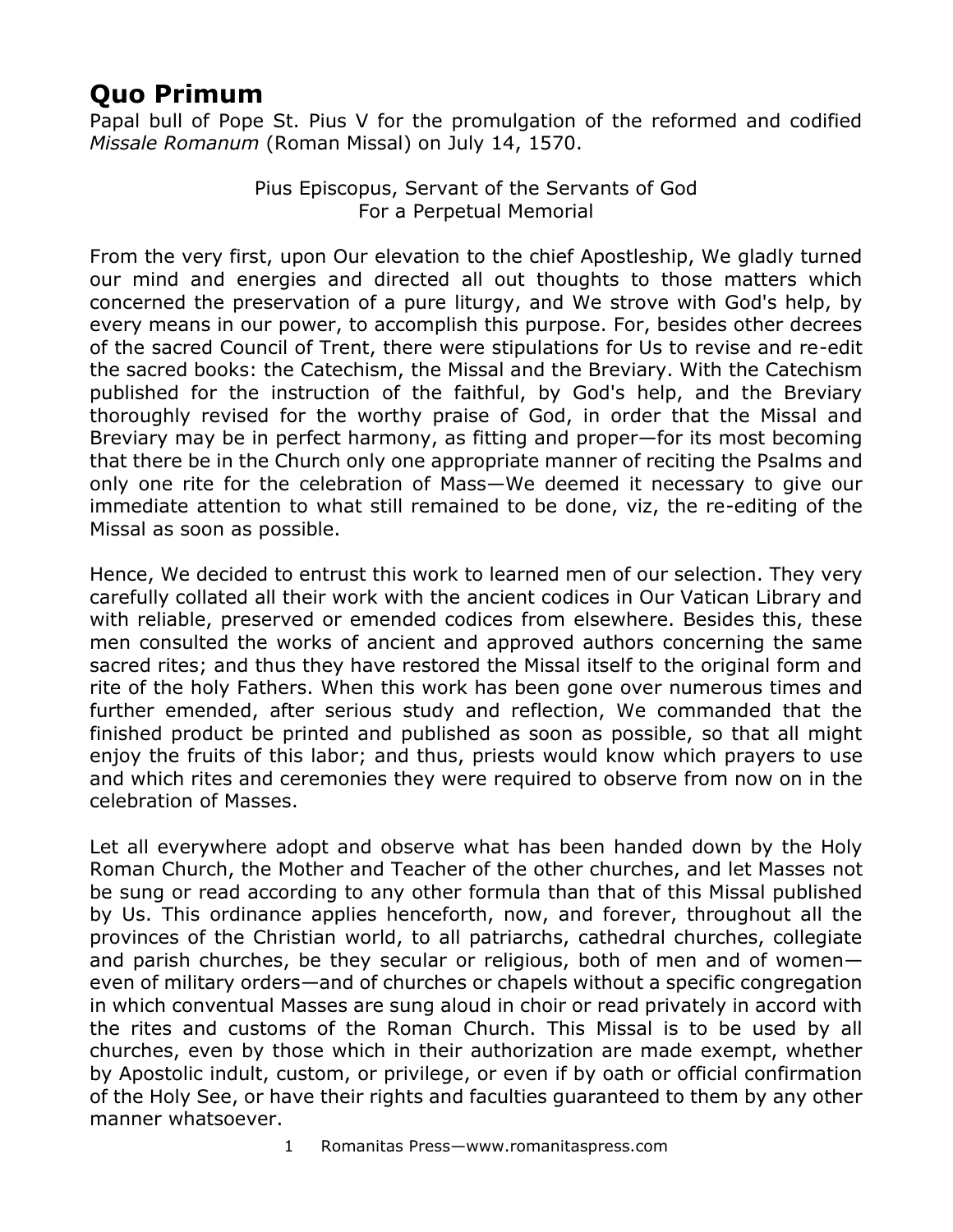This new rite alone is to be used unless approval of the practice of saying Mass differently was given at the very time of the institution and confirmation of the church by Apostolic See at least 200 years ago, or unless there has prevailed a custom of a similar kind which has been continuously followed for a period of not less than 200 years, in which most cases We in no wise rescind their abovementioned prerogative or custom. However, if this Missal, which we have seen fit to publish, be more agreeable to these latter, We grant them permission to celebrate Mass according to its rite, provided they have the consent of their bishop or prelate or of their whole Chapter, everything else to the contrary notwithstanding.

All other of the churches referred to above, however, are hereby denied the use of other missals, which are to be discontinued entirely and absolutely; whereas, by this present Constitution, which will be valid henceforth, now, and forever, We order and enjoin that nothing must be added to Our recently published Missal, nothing omitted from it, nor anything whatsoever be changed within it under the penalty of Our displeasure.

We specifically command each and every patriarch, administrator, and all other persons or whatever ecclesiastical dignity they may be, be they even cardinals of the Holy Roman Church, or possessed of any other rank or pre-eminence, and We order them in virtue of holy obedience to chant or to read the Mass according to the rite and manner and norm herewith laid down by Us and, hereafter, to discontinue and completely discard all other rubrics and rites of other missals, however ancient, which they have customarily followed; and they must not in celebrating Mass presume to introduce any ceremonies or recite any prayers other than those contained in this Missal.

Furthermore, by these presents [this law], in virtue of Our Apostolic authority, We grant and concede in perpetuity that, for the chanting or reading of the Mass in any church whatsoever, this Missal is hereafter to be followed absolutely, without any scruple of conscience or fear of incurring any penalty, judgment, or censure, and may freely and lawfully be used. Nor are superiors, administrators, canons, chaplains, and other secular priests, or religious, of whatever title designated, obliged to celebrate the Mass otherwise than as enjoined by Us. We likewise declare and ordain that no one whosoever is forced or coerced to alter this Missal, and that this present document cannot be revoked or modified, but remain always valid and retain its full force notwithstanding the previous constitutions and decrees of the Holy See, as well as any general or special constitutions or edicts of provincial or synodal councils, and notwithstanding the practice and custom of the aforesaid churches, established by long and immemorial prescription—except, however, if more than two hundred years' standing.

It is Our will, therefore, and by the same authority, We decree that, after We publish this constitution and the edition of the Missal, the priests of the Roman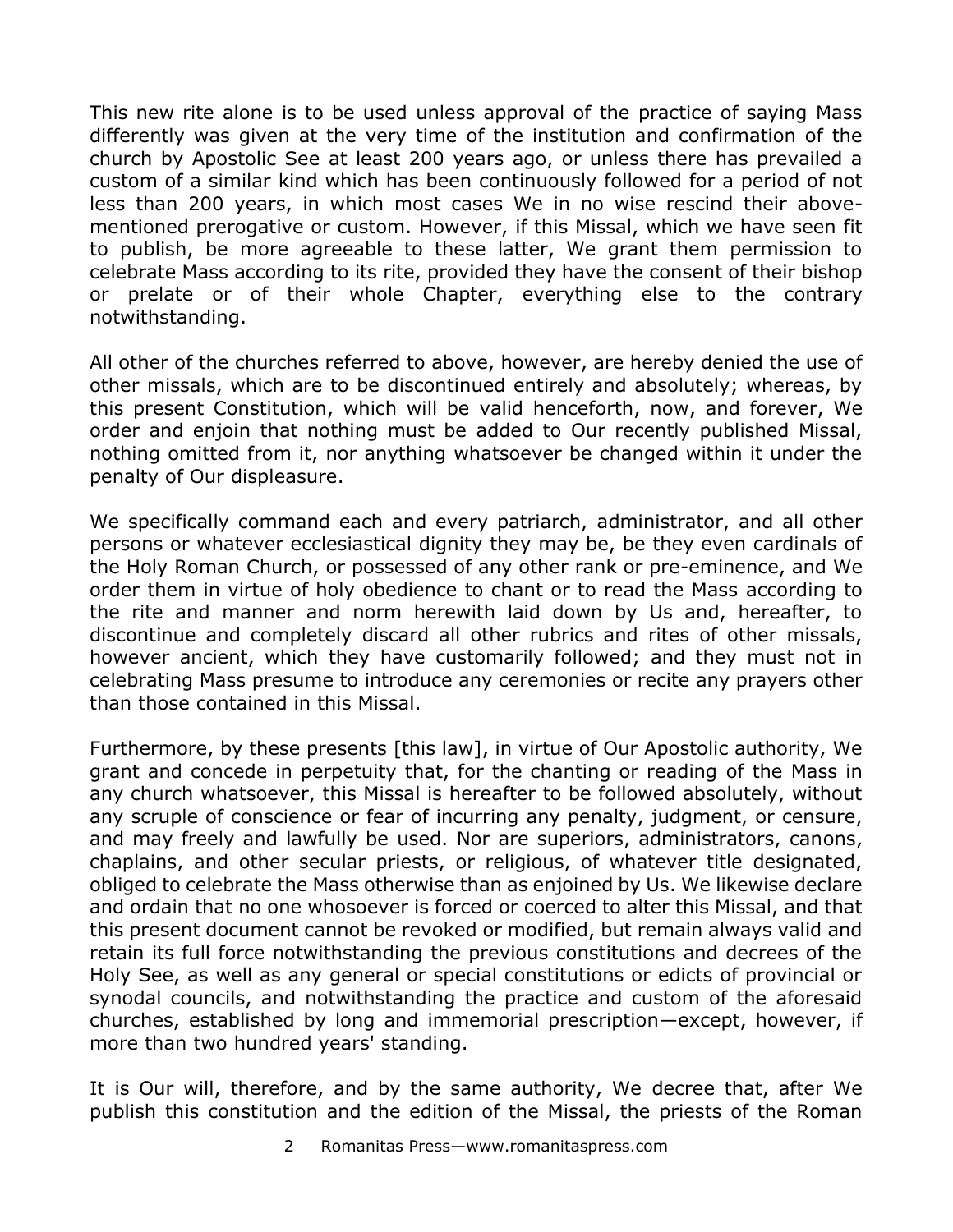Curia are, after thirty days, obliged to chant or read the Mass according to it; all others south of the Alps, after three months; and those beyond the Alps either within six months or whenever the Missal is available for sale. Wherefore, in order that the Missal be preserved incorrupt throughout the whole world and kept free of flaws and errors, the penalty for nonobservance for printers, whether mediately or immediately subject to Our dominion, and that of the Holy Roman Church, will be the forfeiting of their books and a fine of one hundred gold ducats, payable ipso facto to the Apostolic Treasury. Further, as for those located in other parts of the world, the penalty is excommunication *latae sententiae*, and such other penalties as may in Our judgment be imposed; and We decree by this law that they must not dare or presume either to print or to publish or to sell, or in any way to accept books of this nature without Our approval and consent, or without the express consent of the Apostolic Commissaries of those places, who will be appointed by Us. Said printer must receive a standard Missal and agree faithfully with it and in no wise vary from the Roman Missal of the large type.

Accordingly, since it would be difficult for this present pronouncement to be sent to all parts of the Christian world and simultaneously come to light everywhere, We direct that it be, as usual, posted and published at the doors of the Basilica of the Prince of the Apostles, also at the Apostolic Chancery, and on the street at Campo Flora; furthermore, We direct that printed copies of this same edict signed by a notary public and made official by an ecclesiastical dignitary possess the same indubitable validity everywhere and in every nation, as if Our manuscript were shown there. Therefore, no one whosoever is permitted to alter this notice of Our permission, statute, ordinance, command, precept, grant, indult, declaration, will, decree, and prohibition. Should know that he will incur the wrath of Almighty God and of the Blessed Apostles Peter and Paul.

Given at St. Peter's in the year of the Lord's Incarnation, 1570, on the 14th of July of the Fifth year of Our Pontificate.

Caesar Glorierius[1] H. Cumin[2]

In the Year of the Birth of our Lord 1570, the thirteenth indiction,[3] on the nineteenth day in the month of July. The most holy bishop in Christ, and by Divine Providence our Father and Lord Pope, Pius V, in his fifth year, published this letter of rescript and had it affixed to the doors of the Basilica of the Prince of the Apostles, at the Apostolic Chancery, and the street of *Campo Flora*, as is customary, for us by the Couriers Ioannem Andream Roerium and Phiilbertum Cappuis.

Scipio de Octavianis, Magister Cursorum[4]

## **Footnotes**

[1] This is the Latinized name of Cesar Grolier who was a secretary of Latin to three popes.

3 Romanitas Press—www.romanitaspress.com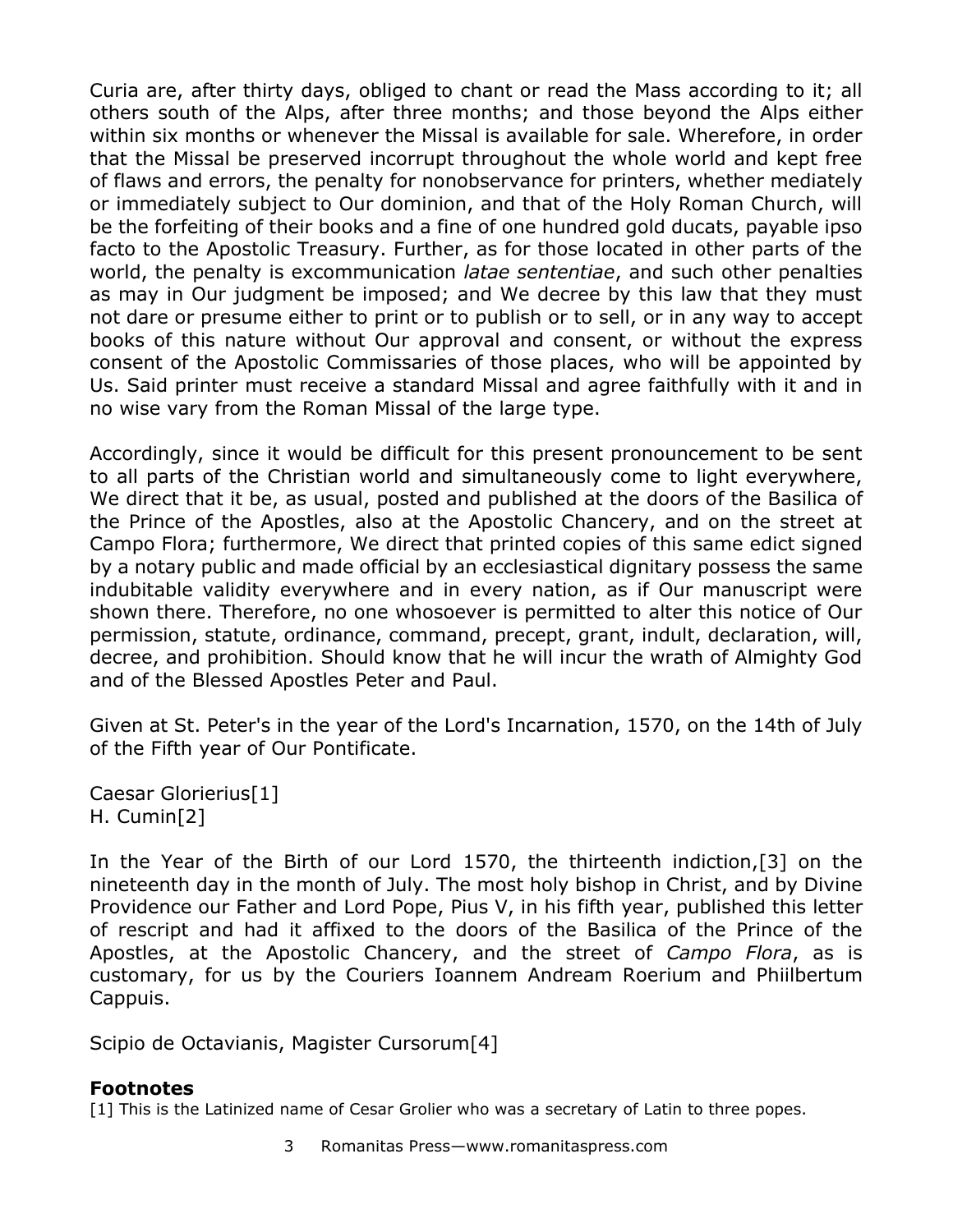[2] Again, the Latinized name of H. Cumyn, obviously a papal secretary (or perhaps a notary), though his full identity has been lost.

[3] An indiction (*Indictione* in Latin) is a chronological term referring to a system of dating events within a fiscal period of fifteen years. It was established by the Roman Emperor Constantine in 313 and continued to be used by the papal court at least into the 16th century.

[4] That is, "Master Courier" or papal messenger, known today in Italian as *Maestro Generale delle Poste Pontificie*, or the "Master General of the Pontifical Post (Post Office)."

QUO PRIMUM tempore ad Apostolatus apicem assumpti fuimus, ad ea libenter<br>Qanimum, viresque nostras intendimus, et cogitationes omnes direximus, quae  $\epsilon$ animum, viresque nostras intendimus, et cogitationes omnes direximus, quae ad Ecclesiasticum purum retinendum cultum pertinerent, eaque parare, et Deo ipso adjuvante, omni adhibito studio efficere contendimus.

Cumque inter alia sacri Tridentini Concilii decreta, Nobis statuendum esset de sacris libris, Catechismo, Missali et Breviario edendis atque emendandis: edito jam, Deo ipso annuente, ad populi eruditionem Catechismo, et ad debitas Deo persolvendas laudes Breviario castigato, omnino, ut Breviario Missale responderet, ut congruum est et conveniens (cum unum in Ecclesia Dei psallendi modum, unum Missae celebrandae ritum esse maxime deceat), necesse jam videbatur, ut, quod reliquum in hac parte esset, de ipso nempe Missali edendo, quam primum cogitaremus.

Quare eruditis delectis viris onus hoc demandandum duximus: qui quidem, diligenter collatis omnibus cum vetustis Nostrae Vaticanae Bibliothecae, aliisque undique conquisitis, emendatis atque incorruptis codicibus; necnon veterum consultis ac probatorum auctorum scriptis, qui de sacro eorumdem rituum instituto monumenta Nobis reliquerunt, ad pristinam Missale ipsum sanctorum Patrum normam ac ritum restituerunt.

Quod recognitum jam et castigatum, matura adhibita consideratione, ut ex hoc instituto, coeptoque labore, fructus omnes percipiant, Romae quam primum imprimi, atque impressum edi mandavimus: nempe ut sacerdotes intelligant, quibus precibus uti, quos ritus, quasve caeremonias in Missarum celebratione retinere posthac debeant.

Ut autem a sacrosancta Romana Ecclesia, ceterarum ecclesiarum matre et magistra, tradita ubique amplectantur omnes et observent, ne in posterum perpetuis futuris temporibus in omnibus Christiani orbis Provinciarum Patriarchalibus, Cathedralibus, Collegiatis et Parochialibus, saecularibus, et quorumvis Ordinum, monasteriorum, tam virorum, quam mulierum, etiam militiarum regularibus, ac sine cura Ecclesiis vel Capellis, in quibus Missa conventualis alta voce cum Choro, aut demissa, celebrari juxta Romanae Ecclesiae ritum consuevit vel debet alias quam juxta Missalis a nobis editi formulam decantetur, aut recitetur, etiamsi eaedem Ecclesiae quovis modo exenptae, Apostolicae Sedis indulto, consuetudine, privilegio, etiam juramento, confirmatione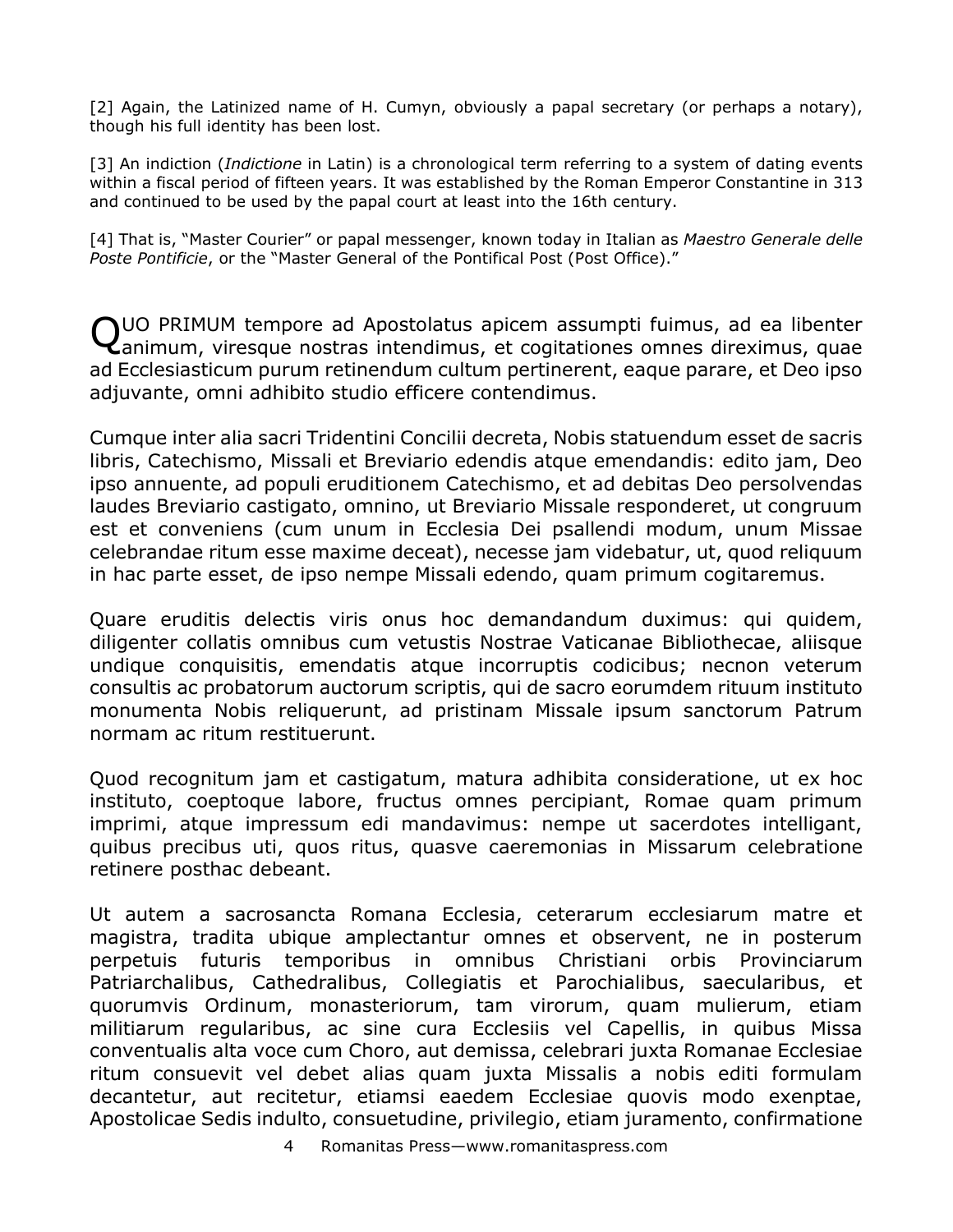Apostolica, vel aliis quibusvis facultatibus munitae sint; nisi ab ipsa prima institutione a Sede Apostolica adprobata, vel consuetudine, quae, vel ipsa institutio super ducentos annos Missarum celebrandarum in eisdem Ecclesiis assidue observata sit: a quibus, ut praefatam celebrandi constitutionem vel consuetudinem nequaquam auferimus; sic si Missale hoc, quod nunc in lucem edi curavimus, iisdem magis placeret, de Episcopi, vel Praelati. Capitulique universi consensu, ut quibusvis non obstantibus, juxta illud Missas celebrare possint, permittimus; ex aliis vero omnibus Ecclesiis praefatis eorumdem Missalium usum tollendo, illaque penitus et omnio rejiciendo, ac huic Missali nostro nuper editio, nihil unquam addendum, detrahendum, aut immutandum esse decernendo, sub indignationis nostrae poena, hac nostra perpetuo valitura constitutione statuimus et ordinamus.

Mandantes ac districte omnibus et singulis Ecclesiarum praedictarum Patriarchis, Administratoribus, aliisque personis quacumque Ecclesiastica dignitate fulgentibus, etiamsi Sanctae Romanae Ecclesiae Cardinales, aut cujusvis alterius gradus et praeeminentiae fuerint, illis in virtute sanctae obedientiae praecipientes, ut ceteris omnibus rationibus et ritibus ex aliis Missalibus quantumvis vetustis hactenus observari consuetis, in posterum penitus omissis, ac plane rejectis, Missam juxta ritum, modum, ac normam, quae per Missale hoc a Nobis nunc traditur, de antent ac legant; neque in Missae celebratione alias caelemonias, vel preces, quam quae hoc Missali continentur, addere vel recitare praesumant.

Atque ut hoc ipsum Missale in Missa decantanda, aut recitanda in quibusvis Ecclesiis absque ullo conscientiae scrupulo, aut aliquarum poenarum, sententiarum et censurarum incursu, posthac omnino sequantur, eoque libere et licite uti possint et valeant, auctoritate Apostoloca, tenore praesentium, etiam perpetuo concedimus et indulgemus.

Neve Praesules, Administratores, Canonici, Capellani et alii quocumque nomine nuncupati Presbyteri saeculares, aut cujusvis Ordinis regulares, ad Missam aliter quam a nobis statutum est, celebrandam teneantur: neque ad Missale hoc immutandum a quolibet cogi et compelli, praesentesve litterae ullo unquam tempore revocari, aut moderari possint, sed firmae semper et validae in suo exsistant robore, similiter statuimus et declaramus. Non obstantibus praemissis, ac constitutionibus, et ordinationibus Apostolicis, ac in Provincialibus et Synodalibus Conciliis editis generalibus, vel specialibus constitutionibus, et ordinationibus, nec non Ecclesiarum praedictarum usu, longissima et immemorabili praescriptione, non tamen supra ducento annos, roborato, statutis et consuetudinibus contrariis quibuscumque.

Volumus autem et eadem auctoritate decernimus, ut post hujus nostrae constitutionis, ac Missalis editionem, qui in Romana adsunt Curia Presbyteri post mensem; qui vero intra montes, post tres; et qui ultra montes incolunt, post sex menses, aut cum primum illis Missale hoc venale propositum fuerit, juxta illud Missam decantare, vel legere teneantur.